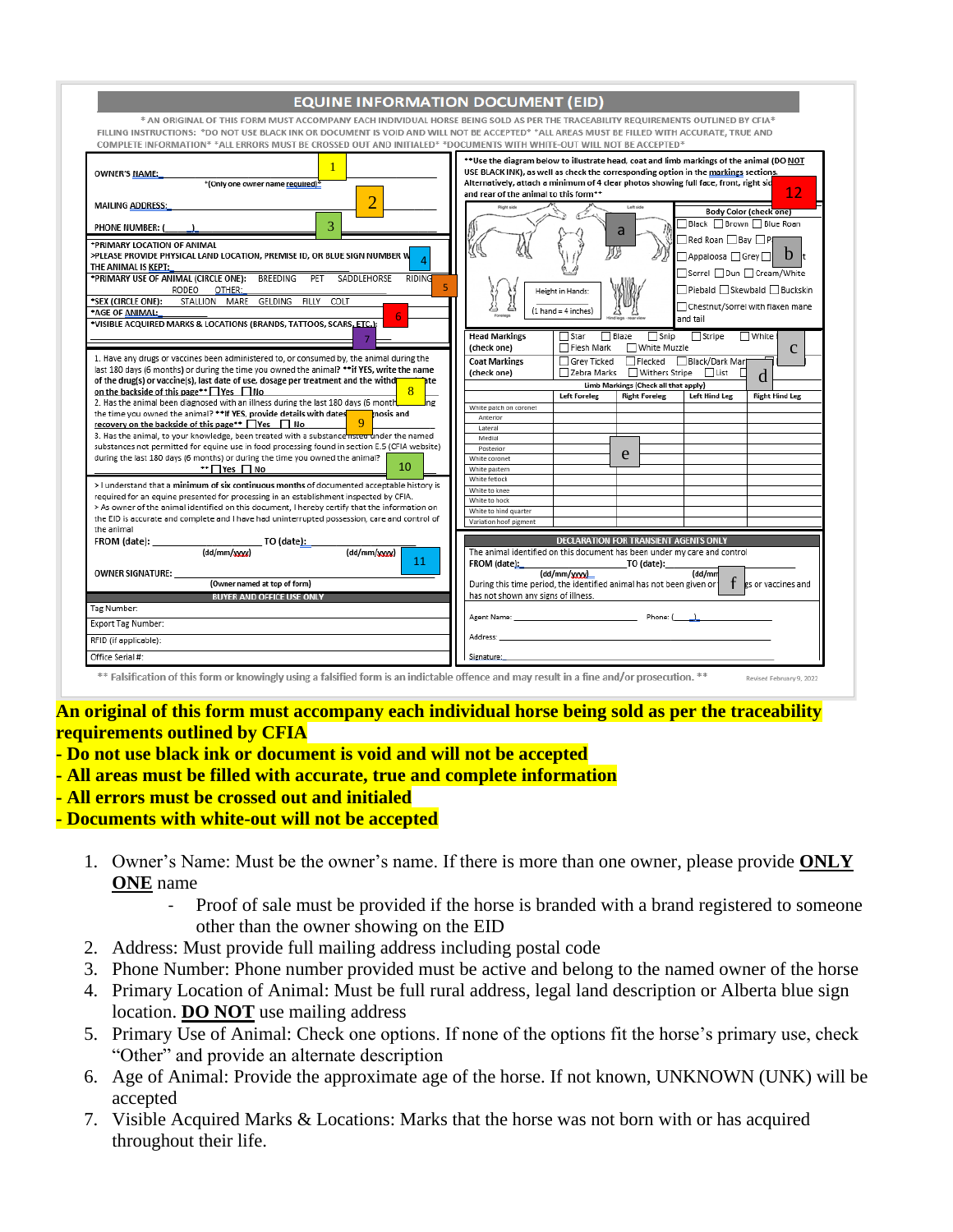- 8. If checked yes, please list: date, dose, administration type (ex. Pills, liquid, cream) and withdrawal period listed on the treatment given on the back side of the EID
- 9. If marked, yes, please provide details of diagnosis and recovery on back side of EID
- 10. For reference, a list of prohibited drugs can be found at [https://inspection.canada.ca/food-safety-for-](https://inspection.canada.ca/food-safety-for-industry/archived-food-guidance/meat-and-poultry-products/manual-of-procedures/chapter-17/annex-e/eng/1370023131206/1370023203607)
- [industry/archived-food-guidance/meat-and-poultry-products/manual-of-procedures/chapter-17/annex](https://inspection.canada.ca/food-safety-for-industry/archived-food-guidance/meat-and-poultry-products/manual-of-procedures/chapter-17/annex-e/eng/1370023131206/1370023203607)[e/eng/1370023131206/1370023203607](https://inspection.canada.ca/food-safety-for-industry/archived-food-guidance/meat-and-poultry-products/manual-of-procedures/chapter-17/annex-e/eng/1370023131206/1370023203607)
- 11. Dates MUST be accurate and should read DD/MM/YYYY (ex. 09/02/2022 for February 09, 2022). An alternative is to write out the full date using the month by name (ex. February 09, 2022)

**Dates must show a minimum of 180 days (6 months) of continuous ownership**

\*\* By signing the owner declaration, you are confirming that all information you have provided on the EID is accurate and true. Falsification of the EID or knowingly using a falsified form is an indictable offense and may result in a fine and/or prosecution. \*\*

12. Color and Markings Please refer to the following link for a more detailed reference: [https://www.inspection.gc.ca/animal-health/terrestrial-animals/diseases/accredited-veterinarian-s](https://www.inspection.gc.ca/animal-health/terrestrial-animals/diseases/accredited-veterinarian-s-manual/chapter-2/eng/1345231064142/1345231128550?chap=2)[manual/chapter-2/eng/1345231064142/1345231128550?chap=2](https://www.inspection.gc.ca/animal-health/terrestrial-animals/diseases/accredited-veterinarian-s-manual/chapter-2/eng/1345231064142/1345231128550?chap=2)

Please illustrate head and coat and limb markings on the diagram (DO NOT USE BLACK INK)

- a. Height to be recorded in hands;  $(1 \text{ hand} = 4 \text{ inches})$
- b. Body Color: Check one. See list below for a description of the colors

**Black:** When black pigment is general throughout the coat, limbs, mane and tail, with no pattern factor present other than white markings.

**Brown:** When there is a mixture of black and brown pigment in the coat, with black limbs, mane and tail

**Blue Roan:** When the body color is black or black-brown, with a mixture of white hair, which gives a blue tinge to the coat. On the limbs from the knees and hocks down, the black hair usually predominates.

**Red Roan:** When the body color is a chestnut or chestnut-grey with a mixture of white hair, which gives a red tinge to the coat.

**Bay:** Bay varies considerably in shade from dull red approaching brown, to a yellowish color approaching chestnut, but it can be distinguished from the chestnut by the fact that the bay has a black mane and tail and almost invariably has black on the limbs and tips of the ears.

**Palomino:** The body coat is a newly-minted gold coin color (lighter or darker shades are permissible) with a white mane and tail

**Appaloosa:** Body color is grey, covered with a mosaic of black or brown spots.

**Grey:** When the body coat is a varying mosaic of black and white hair with black skin. With advancing age, the coat grows lighter in color. The flea-bitten grey may contain three colors or the two basic colors and should be so described. A pure white is exceptional.

**Chestnut:** This color consists of yellow-colored hair in different degrees of intensity, which may be noted if thought desirable. A "true" chestnut has a chestnut mane and tail which may be lighter or darker than the body color. Lighter colored chestnut may have flaxen mane and tail. The sorrel color must be reported under that name.

**Sorrel:** When the body consists of a copper-red coat lacking in any black. Typically, the mane and tail are red.

**Dun:** When the body has a color dilution that lightens the coat with the head, lower legs, mane and tail remaining undiluted. A dark dorsal stripe is prominent down the spine.

**Cream/White:** The body coat is of a cream color, with non-pigmented skin. The iris is deficient in pigment and is often devoid of it, giving the eye a pinkish or bluish appearance.

**Piebald:** The body coat consists of large, irregular patches of black and white. The line of demarcation between the two colors is generally well defined.

**Skewbald:** The body consists of large irregular patches of white and of any definite color except black. The line of demarcation between the colors is generally well defined.

**Buckskin:** When the body consists of certain shades of tanned deerskin, being a tan or gold colored coat with black points on the legs, mane, and tail

**Chestnut/Sorrel with Flaxen Mane and Tail:** When the body consists of chestnut or sorrel in color and the mane and tail are golden blonde in color, creating flaxen.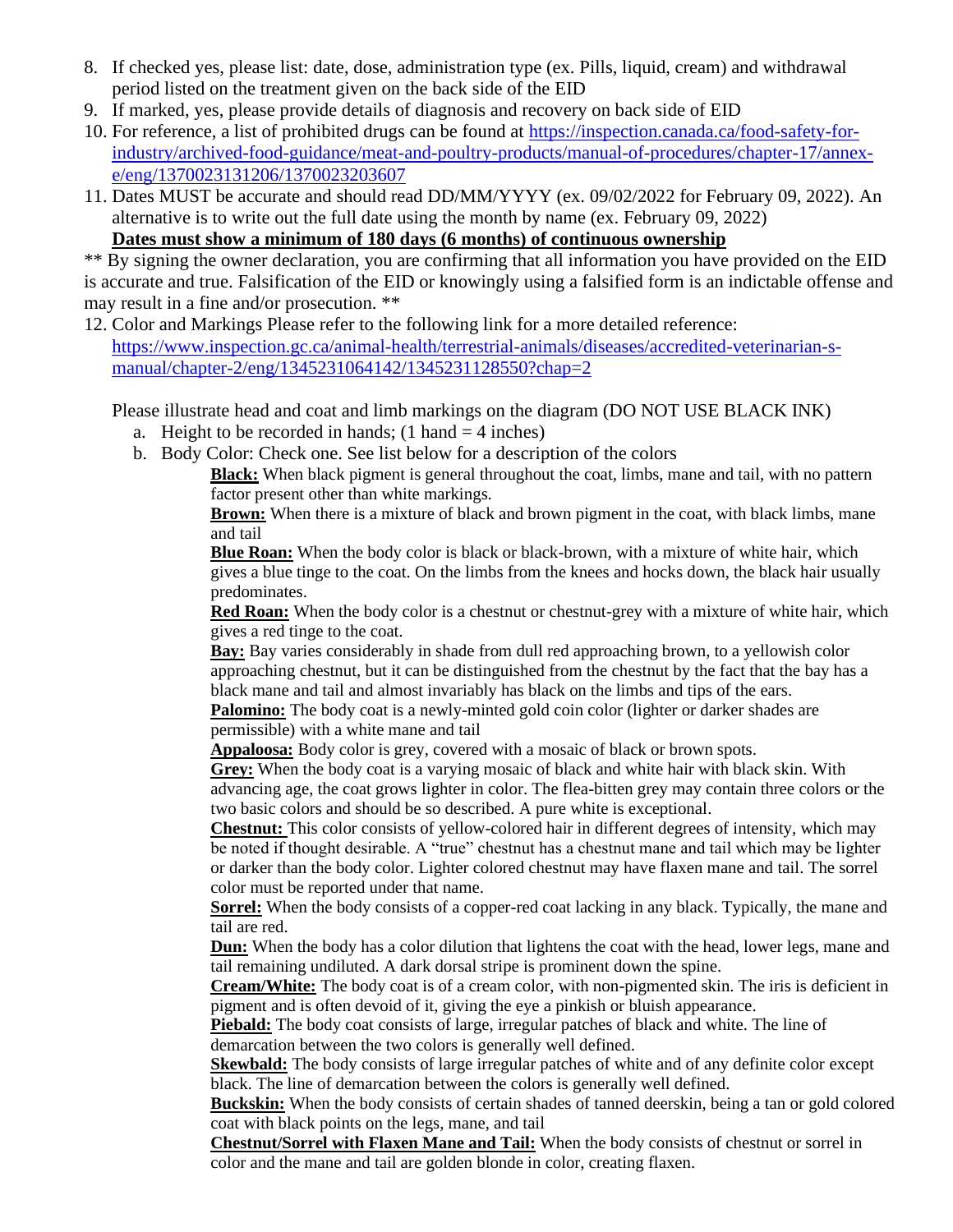c. Head Markings: See below for an illustration guide for diagram



d. Coat Markings: All white markings on the limbs must be accurately defined and the upper limit precisely stated with reference to points of the anatomy, ex. white to mid-pastern, white to upper third of cannon. The use of such terms as "sock" or "stocking" are not acceptable. The exact location must be specified, for example:

White coronet; white pastern; white fetlock; white to knee; white to hock; white to hind quarter; White patch on coronet (anterior, lateral, medial, posterior); White ring around limb: does not extend down to the coronet. The presence of colored spots in white marks should be recorded. Black spots in a white coronet are referred to as ermine marks.

e. Limb Markings: See below for an illustration guide for diagram